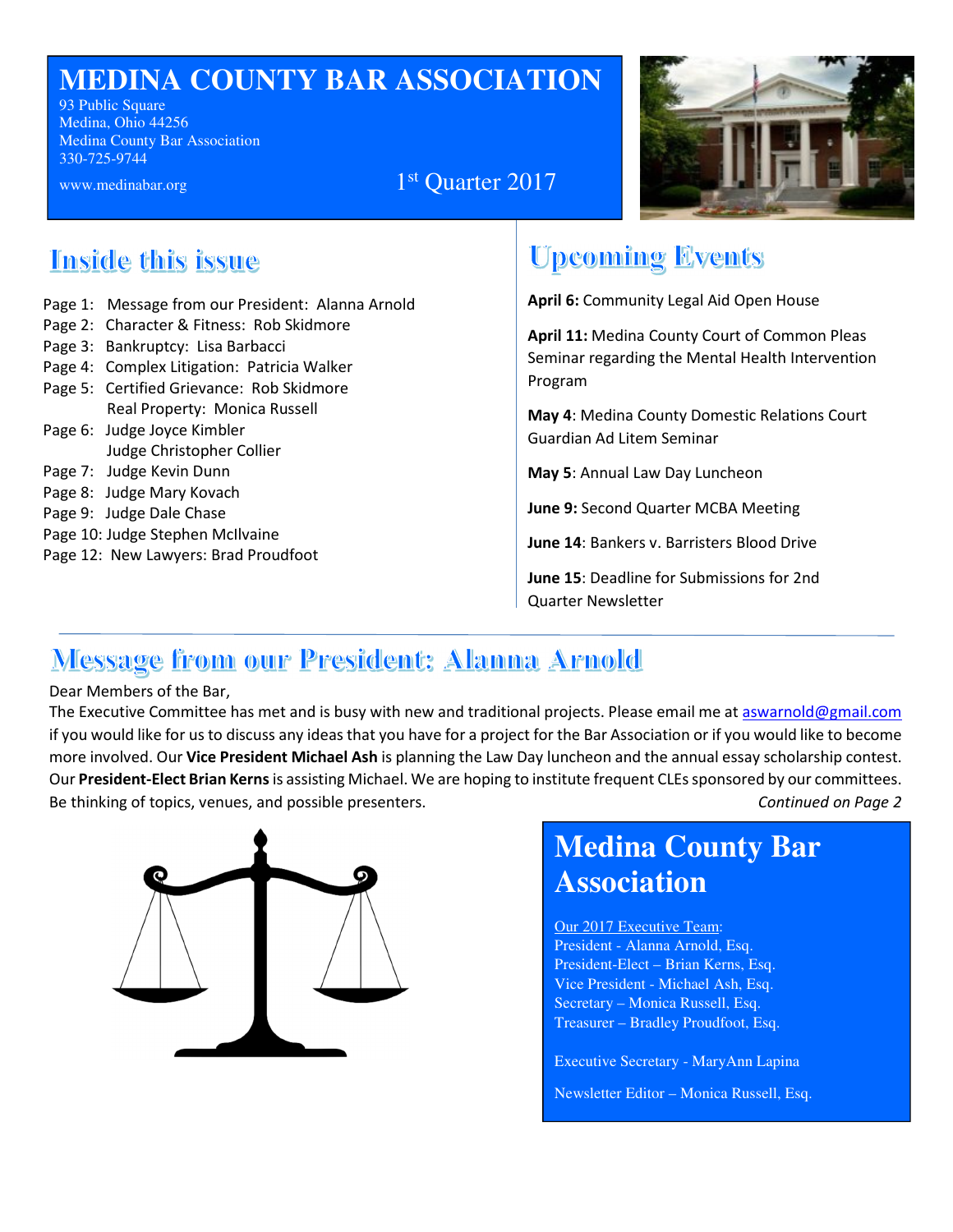#### *Continued from Page 1, Message from Our President*

**Secretary Monica Russell** is not only taking notes at executive committee meetings, but she is also our newsletter editor. We are asking each committee to submit one article or pass on any changes in rules or statutes in your committee's area of law to Monica this year for inclusion in the quarterly newsletter. If anyone else is interested in writing an article, contact Monica at russell@ccj.com. Young lawyer **Treasurer Brad Proudfoot** is keeping the financial books for the Bar Association and Chairing the Bar's Young Lawyers Division. The Young Lawyers are very active and will take the lead on some activities that will include all members of the Bar.

Other activities this year will or may include the following: We will reinstate a welcome cocktail hour for new bar admittees. We will have our Law Day luncheon on May 5th and introduce the winner of our \$5,000 scholarship. The Young Lawyers Division is planning a mini-golf outing in June. In the next newsletter, there will be information about a summer event for families. By partnering with an appropriate social agency, we hope to have law firms/attorneys act as Secret Santas at the end of the year to fulfill some otherwise unmet wishes. And, we'll have our traditional holiday party at the end of the year.

Please check out our new Facebook page. Make comments. Ask legal questions. Start discussions. Be interactive. Share information. Like the Association's page so you will get the most recent information about CLEs and upcoming events. Finally, all committees and sections are expected to meet at least once or twice this year, to contribute to the newsletter, and to make a very short report at the year-end meeting. Some committees have not met for years and may be disbanded as they will be deemed to be unnecessary.

We hope to make this an active year so that we can get more of you involved while being informative and occasionally having fun. We hope you'll take time from your busy schedule to join us.

### **Character & Fitness: Rob Skidmore, Chair**

The character and fitness committee consists of approximately 16 local attorneys who meet in panels of 2 or 3 to review each applicant before they sit for the bar examination. The members of this committee take their roles very seriously, often giving as much as 2 hours or more for a single interview. It's an essential role that the local bar association helps to assist the Ohio Supreme Court with this vetting process. There will be a CLE this fall put on by the Ohio Supreme Court's office of bar admissions. When we have that information, I'll be sure to forward to Pres. Alanna Arnold for potential new members of the committee as well as existing members. Typically the recent Ohio Supreme Court decisions with regard to admissions are reviewed at this seminar with bar admission committees across the entire State of Ohio.

In fulfilling its obligations for investigating whether an applicant possesses the requisite character, fitness and moral qualifications for admission to the practice of law, the Board of Commissioners on Character and Fitness considers the following to be essential eligibility requirements for the practice of law: 1. The cognitive capacity to learn, to recall what has been learned, to reason and to analyze; 2. The ability to communicate clearly with clients, attorneys, courts, and others; 3. The ability to exercise good judgment in conducting one's professional business; 4. The ability to conduct oneself with a high degree of honesty, integrity, and trustworthiness in all professional relationships and with respect to all legal obligations; 5. The ability to conduct oneself with respect for and in accordance with the law and the Ohio Rules of Professional Conduct; 6. The ability to avoid acts that exhibit disregard for the health, safety and welfare of others; 7. The ability to conduct oneself diligently and reliably in fulfilling all obligations to clients, attorneys, courts, and others; 8. The ability to use honesty and good judgment in financial dealings on behalf of oneself, clients, and others; 9. The ability to comply with deadlines and time constraints; and 10. The ability to conduct oneself professionally and in a manner that engenders respect for the law and the profession.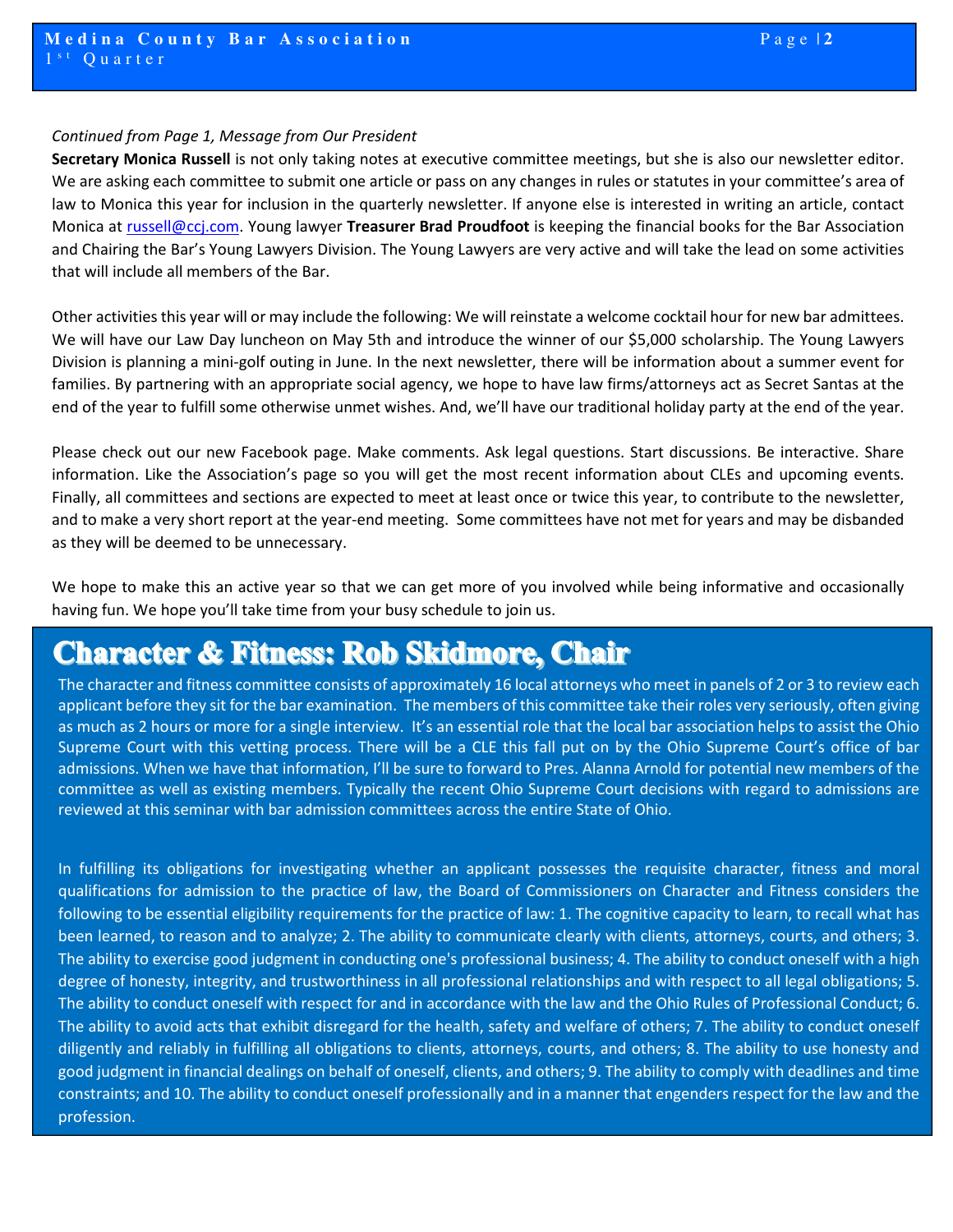# **Bankruptey: Lisa Barbacci,** Chair

As chairperson of the bankruptcy section I am fortunate to know the fine members of the Medina Bar Association who practice bankruptcy law. I am happy to share the following bankruptcy news.

#### **Bankruptcy Filings**

Bankruptcy filings are in decline and have been for the past several years. The February 2017 bankruptcy filings continue the trend as shown below:



Source: Monthly Bankruptcy Statistics by AACER<sup>™</sup> Epiqsystems.com

#### **Bankruptcy Judge Pat E. Morgenstern-Clarren to retire**

Judge Morgenstern-Clarren presides at the Bankruptcy Court in Cleveland and will retire effective May 1, 2017. Judge Morgenstern-Clarren has served since 1995 and will be greatly missed. This position will not be filled due to the low bankruptcy case filings.

Judge Morgenstern-Clarren recently wrote a memorandum called "(One Last Set of) Tips" for the bankruptcy practitioner. The memo provides practical tips from the day you meet a potential client to the day of trial. Her tips for the solo practitioner include "You do not have to take every case that comes through the door. And in fact you shouldn't take every case."

She warns to beware of a potential client who has:

- 1) unreasonable expectations;
- 2) wants revenge;
- 3) has had two or more lawyers on the same matter before coming to you; and
- 4) has an imminent deadline that will force you to make rushed decisions.

If you encounter this situation and feel there may be problems with the case, there likely will be. She suggests you decline the case and put it in writing.

Here is the link to read the full memo. https://www.ohnb.uscourts.gov/content/one-lastset-tips

#### **Bankruptcy Seminars**

Here are some upcoming bankruptcy seminars members may be interested in:

**The 21st White Williams Bankruptcy Seminar on April 21, 2017 - in Hartville, Ohio** and **The William J. O'Neill Bankruptcy Seminar on May 3 and 4, 2017 - in Cleveland, Ohio.** 

Both seminars address interesting topics in bankruptcy and commercial law and have excellent speakers.

For more information please visit: www.akronbar.org/calendar and www.clemetrobar. org and click "View our full calendar"

Thanks for this opportunity to share some bankruptcy information. Please remember to contact me with any bankruptcy questions you may have – my office phone is 330-722-4488.

*Lisa M. Barbacci practices in Medina and is a Chapter 7 bankruptcy trustee appointed in the Canton Bankruptcy Court. She also served as law clerk to the Honorable Harold F. White, U.S. Bankruptcy Judge in Akron, Ohio (deceased) and the Honorable Arthur I. Harris, U.S. Bankruptcy Judge in Cleveland, Ohio.* 

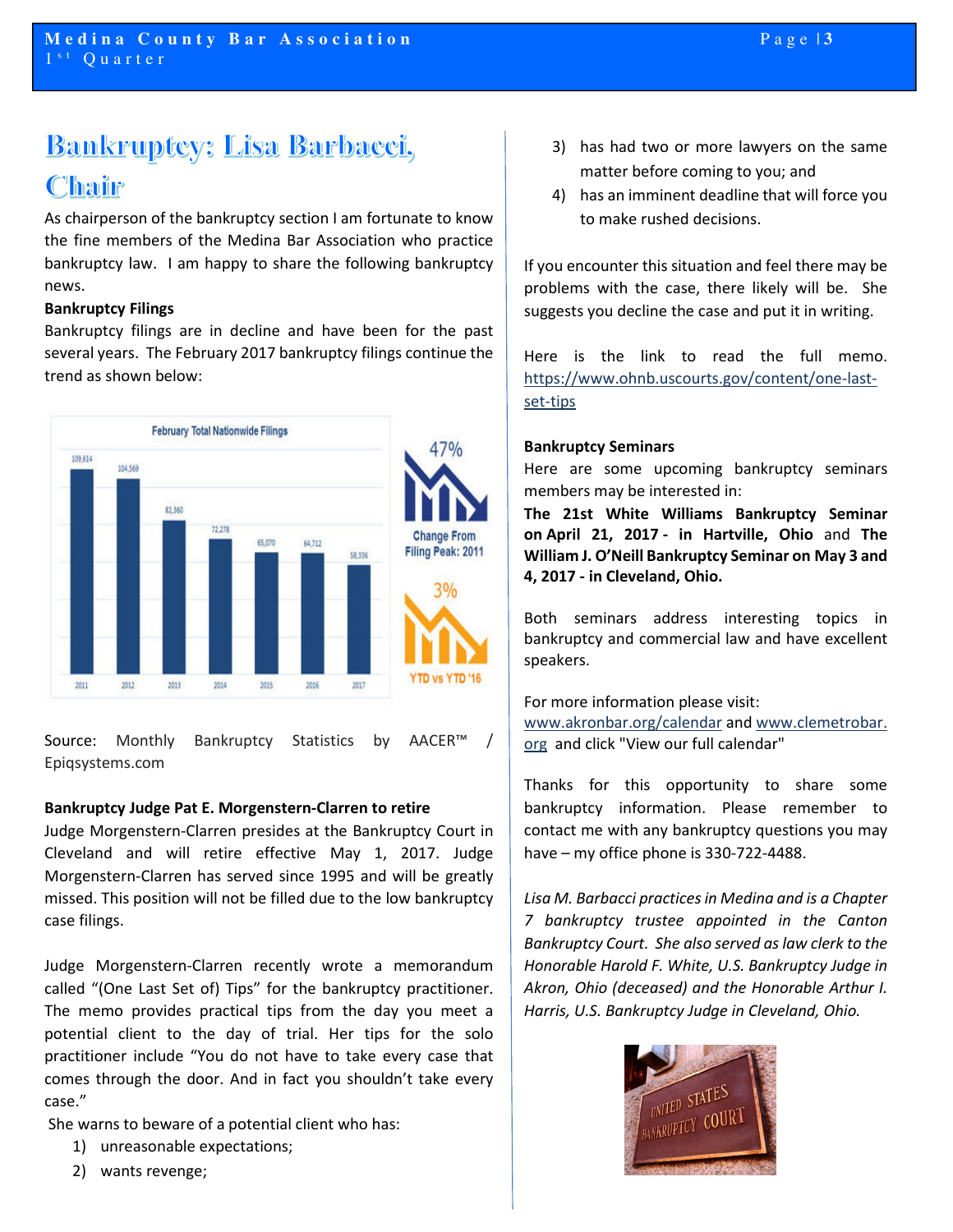## **Complex Litigation: Patricia A. Walker**

#### *Help Your Clients Avoid A Trademark Scam*

Many U.S. Trademark Registration owners have received urgent demands for money from the U.S. Trademark Compliance Bureau, the International Trademark Office, Trademark Renewal Service, Patent & Trademark Agency LLC, TM Publisher (Register of Protected Trademarks) or similar dubious entities. These letters are similar to the attached at the end of this newsletter.

You can safely tell your clients to ignore such letters. These scam letters ask for money because the trademark will expire soon or because the trademark needs to be included in an important registry. Do not believe it. The U.S. Patent and Trademark Office just recently started to send out reminder letters about upcoming maintenance requirements, but legitimate letters from the U.S. Patent and Trademark Office do not ask for money.

Be aware of the facts. Filings periodically must be made to keep a U.S. Trademark Registration in force. A Declaration of Use must be filed to maintain a U.S. Trademark Registration between the 5th and 6th year after a Trademark Registration is issued. If the trademark validity has not been challenged, a Declaration of Incontestability may be filed at the same time to increase the strength of the mark covered by the Registration. Between the 9th and 10th year after the Trademark Registration is issued, another filing must be made to keep the Registration in force. Another Declaration of Use and a Request for Renewal must also be filed. Thereafter, in order to keep the Registration in effect, every 10 years another Declaration of Use and Request for Renewal must be filed to keep the Registration in effect. This may go on indefinitely as long as the trademark is in use.

What if the scam notice offers to file the Declaration of Use, Declaration of Incontestability and/or Request for Renewal? It is best that your client not employ these scam artists because:

- 1. Their fees are usually much higher than what trademark attorneys charge;
- 2. You are not sure they will correctly complete the necessary Trademark Office paperwork; and
- 3. Generally the forms they file are of dubious legal value as they often falsely represent that their agent is an officer or employee of your client.

Do not let your clients be ripped off. When in doubt, contact a trademark lawyer.

Pat Walker was the first woman President of the Medina County Bar Association. A trademark lawyer, she is past Chair of *the Ohio State Bar Association Intellectual Property Law Section and currently co-editor of its newsletter. She is also a member of the International Trademark Association.* 

### **Community Legal Aid Open House**

Community Legal Aid is hosting an Open House on **Thursday, April 6, 2017 from 4:30 p.m. to 6:30 p.m.** at 50 South Main Street, 8th Floor, Akron, Ohio 44308. CLA will introduce the community to their new Executive Director. The event is free and will feature hors d'oeuvres, wine & beer, a welcome by the Board President, and a brief presentation from the new ED. Most of the time will be open for networking, meeting staff, and seeing their office space. People can RSVP online or by emailing jconnolly@communitylegalaid.org.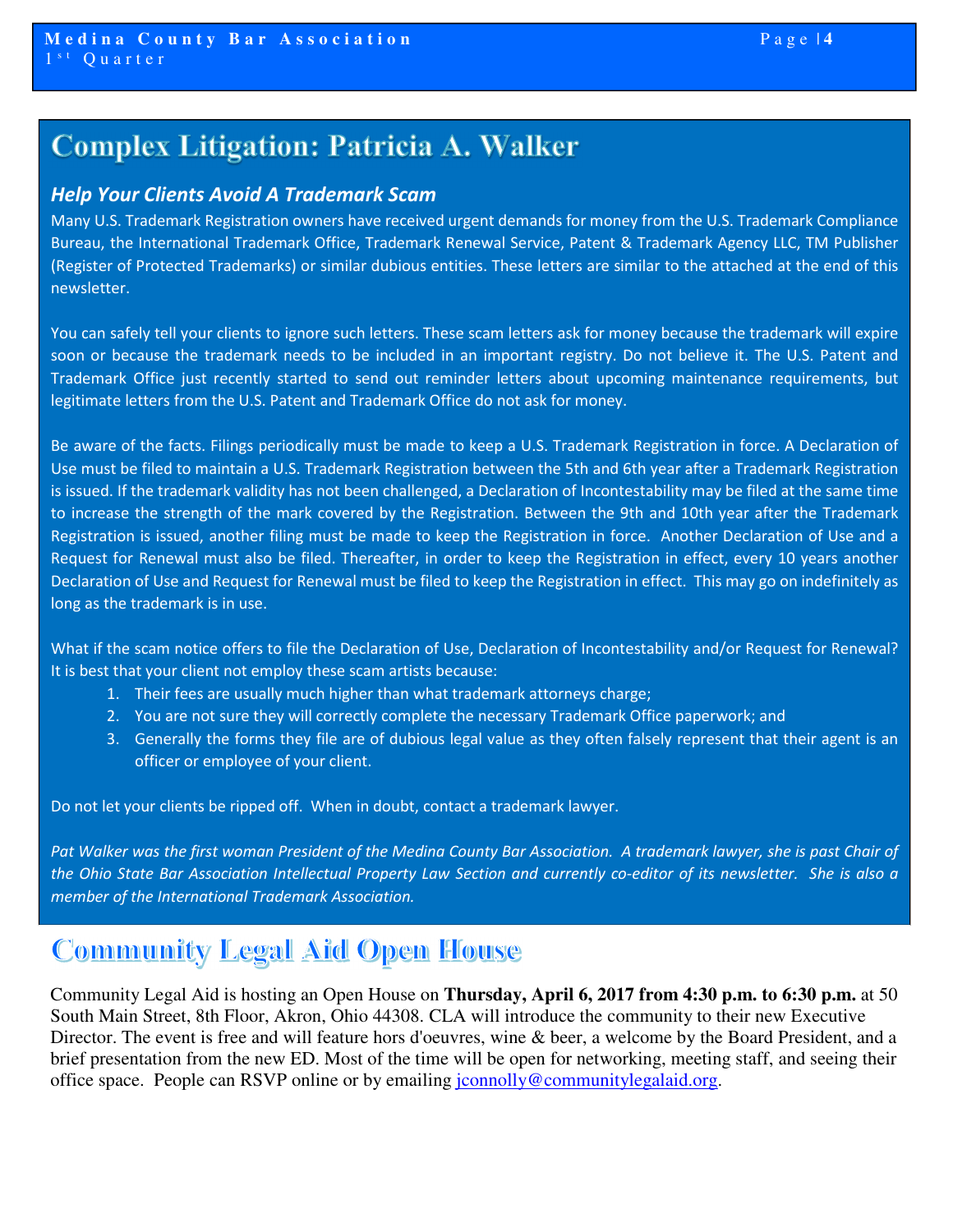## **Certified Grievance Committee: Melissa J. Piszczek**

Hello all, my name is Melissa J. Piszczek. I am honored and privileged to be the Chairwoman of the Medina County Certified Grievance Committee for the 2017-2018 term. I'd like to direct attorneys to the following helpful resources concerning attorney ethics:

1. Forms and information relating to filing a Grievance with the Medina County Certified Grievance Committee can be found at: www.medinabar.org.

2. Instead of contacting the Medina County Certified Grievance Committee regarding a grievance you can also contact the Board of Professional Conduct: http://www.supreme

court.ohio.gov/Boards/BOC/default.aspx

This site also contains useful information such as:

- Advisory Opinions
- Ethics Guides
- OLAP
- Financial Disclosure
- Ethics and Conduct rules for Judges
- Ethics and Conduct Rules for Lawyers
- Ohio Disciplinary Decisions
- Ohio Disciplinary Processes

If you have any questions regarding this information or related issues, please feel free to contact the Medina County Certified Grievance Committee. We are here to help.

*Melissa Piszczek graduated Summa Cum Laude from Kent State University in 2002 with a degree in Justice Studies. From 2003 through 2012, was a Community Service Supervisor for the Medina County Juvenile Court. In this capacity, Ms. Piszczek supervised unruly and delinquent youth as they performed community service projects for nonprofit and governmental agencies. In 2004, Ms. Piszczek became the Senior Community Service Supervisor of the Community Service Program. In 2012, Ms. Piszczek graduated from the University of Akron School of Law. In 2013, Ms. Piszczek became a Member of the Ohio Bar and a member of the U.S. District Court, Northern District of Ohio. She worked as an associate attorney in her father's law firm in Medina where she concentrated heavily in domestic relations. She has served as Assistant Bar Counsel for the Medina County Certified Grievance Committee. In 2016, Ms. Piszczek began working as an Assistant Prosecuting Attorney for the Wayne County Prosecutor's Office in the Criminal Division where she prosecutes misdemeanor criminal and traffic offenses. In Ms. Piszczek's free time, she enjoys watching movies, reading, shopping and spending time with family, friends and her dog, Hershey.* 

## **Real Property: Monica E. Russell, Chair**

Several new statutes have been passed in Ohio in the last year which affect real estate.

1. **Curative Statute**: Old R.C. 5301.07 provided for an automatic "cure" of certain defects related to the acknowledgement of recorded real property instruments if the same had been of record for 21 years or more. S.B. 257 revised this statute to reduce the 21 years to 4 years. Amended 5301.07 also provides for a rebuttable presumption of the validity of recorded instruments and constructive notice of recorded instruments, regardless of "any defect in the making, execution or acknowledgment" in the instrument.

2. **Foreclosure Proceedings**: Sub. H.B. No. 390 provides for numerous changes to Ohio's foreclosure laws. It includes (a) a method for expedited foreclosure of vacant and abandoned residential property; (b) a procedure to appoint a "private selling officer" to sell foreclosed property as an alternative to the county sheriff; (c) establishment of a method for online sheriff sales; (d) a procedure for automatically setting a property for a second sale if the first sale is unsuccessful, and potentially selling the property for less than 2/3 the appraised value at subsequent sales; and (e) a method by which the county prosecutor can order a sheriff sale if a decree of foreclosure has not been executed on within twelve months.

3. **Good Funds** (R.C. 1349.21): H.B. 463 created stricter controls over the types of funds title agents can accept in escrow. An escrow agent can only accept up to \$1,000 aggregate in cash or personal checks for a residential property sale. Any amounts over \$1,000 have to be delivered to the escrow agent by wire transfer. Potential problem: The new rules appear to prohibit intra-bank electronic transfers (for example: when the escrow company and the lender or seller have accounts at the same bank, the bank can't just transfer funds from one account to the other).

 *Monica Russell is of counsel at Critchfield, Critchfield & Johnston and practices primarily in the areas of real estate and civil litigation. Ms. Russell can be reached at russell@ccj.com and at @OhioPropertyLaw.*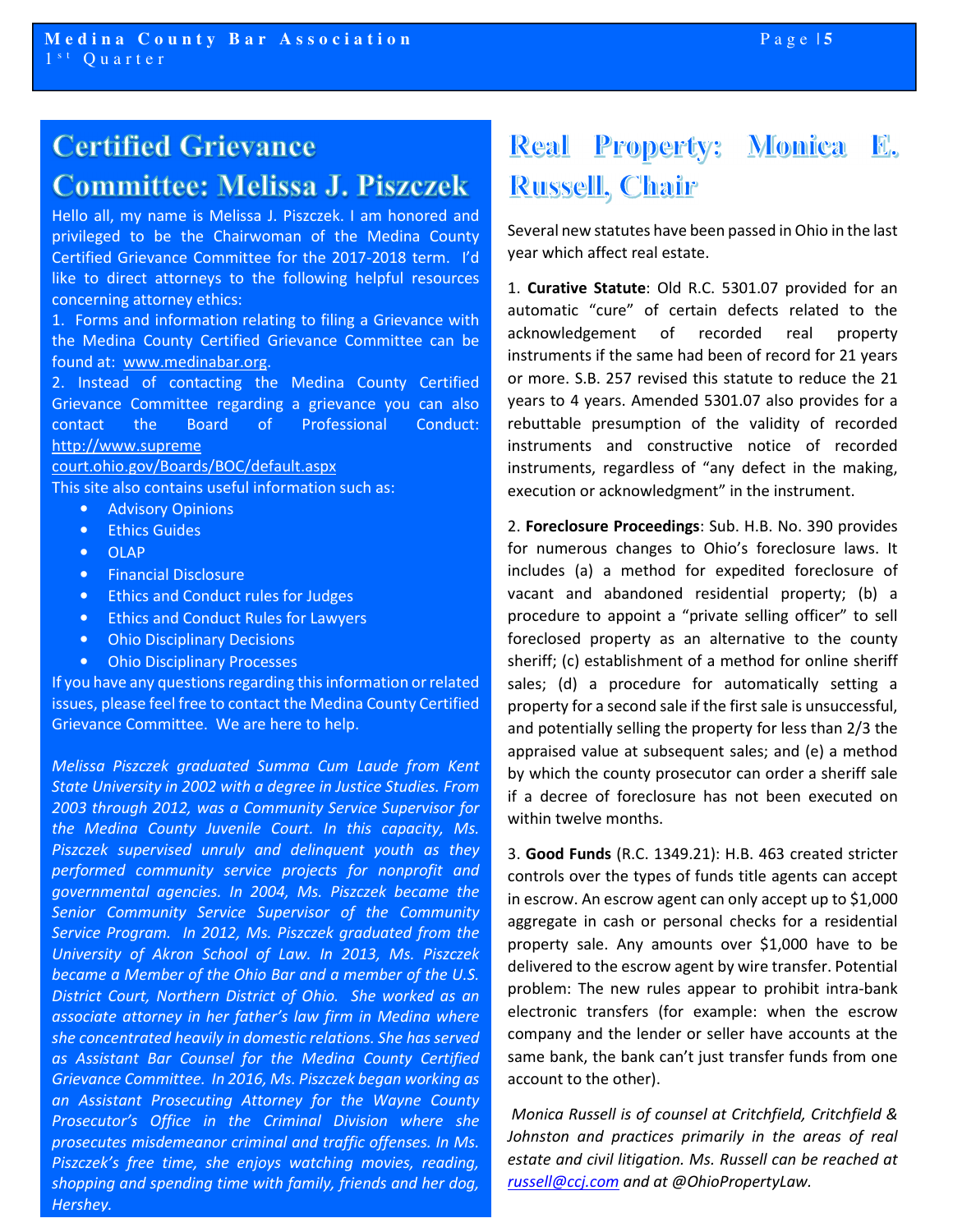



## Judge Joyce Kimbler

Medina County Court of Common Pleas

On **April 11, 2017** the Medina County Court of Common Pleas will be hosting a continuing legal education opportunity focused on mental health services available to defendants in Medina County. Speakers will include: Gail Houk of Alternative Paths, Attorney David Brown, Judge Christopher Collier, and Judge Joyce V. Kimbler. The course will be held in Courtroom #2 from 10:00 a.m. to 12:35 p.m. It will provide 2.5 hours of CLE credit. Lunch will be provided. There is no charge, but an RSVP to Atty. Michael Callow at attorneymikecallow @gmail.com to allow planning for the lunch is appreciated.

Having worked with individuals in my court who participate in our Mental Health Intervention Program, I have had the joy of witnessing the positive reality of recovery. Individuals who embrace recovery achieve improved mental and physical health, as well as form stronger relationships with their family, friends and neighbors. We need to make more people feel like recovery is possible.

The Mental Health Intervention Program is offered to persons who qualify for mental health services and/or specialized drug treatment programming while on community control supervision through the Medina County Adult Probation Department. This volunteer program was developed to deal with the underlying cause of some of the crimes committed in our community. By connecting individuals whose offenses were committed, directly or indirectly, as a result of their mental illness or addiction with needed treatment and other services, we hope to help them make a permanent and positive change in their lives.

Mental illness and substance abuse plays a role in many crimes and impacts countless lives. A community is a sum of all its members, and by helping Medina County residents get the treatment they need to get back on the right path to a stable, fulfilling and law-abiding life, we are enhancing the safety and wellbeing of Medina County as a whole.

#### **Judge Christopher Collier**

Medina County Court of Common Pleas

*Amendments and Proposed Updates to the Local Rules of the Medina County Court of Common Pleas -General Division* 

The local rules for the General Division of the Medina County Court of Common Pleas were last amended on January 1, 2009. Local rules of practice promote the use of certain procedures and facilitate the expeditious disposition of cases. The Court is not permitted to adopt any local rule that is inconsistent with rules promulgated by the Ohio Supreme Court. It is important that the Court periodically reviews the local rules to determine if revisions are appropriate. Given recent amendments to the civil and criminal rules, as well as statutory amendments regarding the foreclosure Sheriff's sale process, the Court has determined that some revisions are in fact appropriate at this time.

The Court will be accepting written suggestions and proposed changes to the local rules from members of the Medina County Bar Association, as well as attorneys that practice before the Court. Any suggestions or proposed changes to the local rules should be submitted in writing to Magistrate Keith Brenstuhl or Magistrate Matthew Razavi on or before **April 28, 2017**. The Court will then publish and provide appropriate notice of any proposed changes to the local rules. Members of the Medina County Bar Association and local practicing attorneys will then have a period of time to comment on the proposed local rule changes pursuant to Sup.R. 5(A)(2).

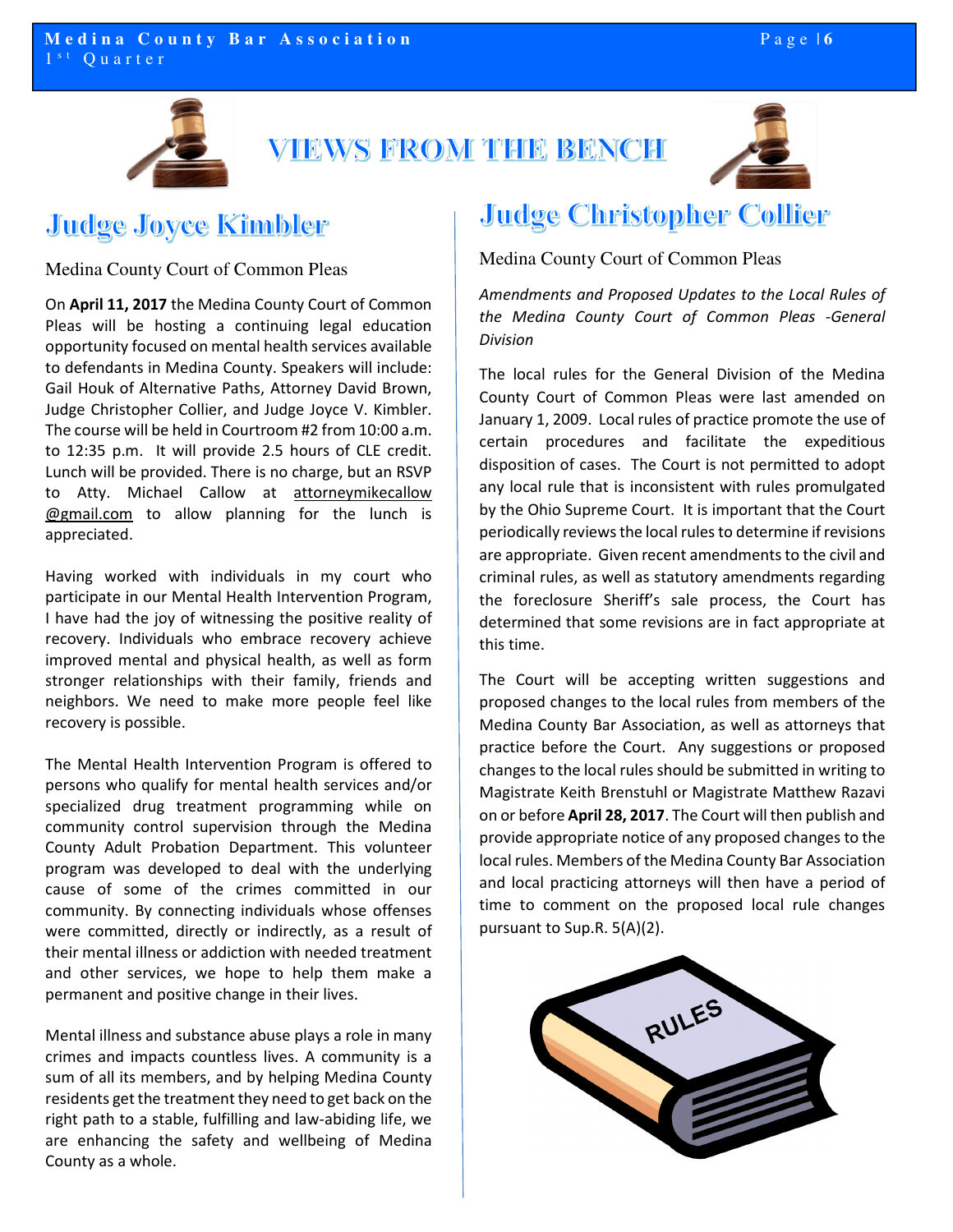## **Judge Kevin Dunn**

Medina County Court of Common Pleas, Juvenile and Probate Division

*New Law Seeking to Decriminalize Truancy Charges in Ohio Goes into Effect in April by Magistrate Susana B. Lewis, Medina County Probate & Juvenile Court* 

House Bill 410 will bring forth sweeping changes in how schools and courts respond to truancy issues in Ohio. The new changes will eliminate Chronic Truancy charges, modify Habitual Truancy laws, and require schools to implement absence intervention programs prior to court filing.

In 2016, approximately 96 Truancy cases were filed in the Medina County Juvenile Court. Of those cases, 31 were filed as Unruly/Habitual Truancy charges and 65 as Delinquency/Chronic Truancies.

A habitual truant is defined as being absent from school without a legitimate excuse for five or more consecutive days, seven or more school days in one school month, or 12 or more school days in one year. The new law changes the definition of a habitual truant as one who is absent without legitimate excuse for 30 or more consecutive hours, 42 or more hours in one school month, or 72 or more hours in a school year. A Chronic Truancy may be charged if a child is unexcused for seven or more consecutive school days, 10 or more school days in one school month, or 15 or more school days in a school year.

The definition of Chronic Truancy is contained in R.C 2152(F) which defines a Delinquent Child as any child, ...except a juvenile traffic offender, who violates any law of this state…that would be an offense if committed by an adult…and includes…a*ny child who is a chronic truant.* As you can see, chronic truancies, under existing law, are lumped in by definition, with all other juvenile/criminal offenses.

Delinquency charges carry the possibility of detention time, which may have been the original purpose of the distinction in the two charges. The new law, which goes into effect on April 6, 2017, repeals the Delinquency Chronic Truancy designation entirely and seeks to "decriminalize" the act of not going to school. The new Habitual Truancy law has been modified to require schools to address absences prior to court filings through the development of individualized absence intervention plans and strategies. These strategies are aimed to provide services to children struggling with school attendance prior to being charged in court.

Even when charges are filed in court, under the revised Habitual Truancy law, every effort must be made by the court to divert youth out of the juvenile justice system and consider the Complaint only as a matter of last resort. Once Complaints are filed in court, children who violate court orders could still be subject to juvenile court alternatives and even serve time in juvenile detention for a violation of a court order.

Efforts are in full swing to implement the truancy diversion portion of the Medina County Juvenile Family Resource Court program (FRC-T). With the increased availability of online schooling, and school in-house digital programs such as Wadsworth High School's Grizzly Digital Academy among others, children and families today have many more options than they have ever had before. Although House Bill 410 passed by an overwhelming majority, some still believe that court intervention and the prospect of juvenile detention time for failing to go to school is the best method of getting kids back to school. What do you think? Whatever your opinion, we can all agree that the goal is for all children to obtain the benefit of a solid education and live productive, law-abiding lives.

Click on the link below to view House Bill 410 in its entirety. https://www.legislature.ohio.gov/legislation/legislationdocuments?id=GA131-HB-410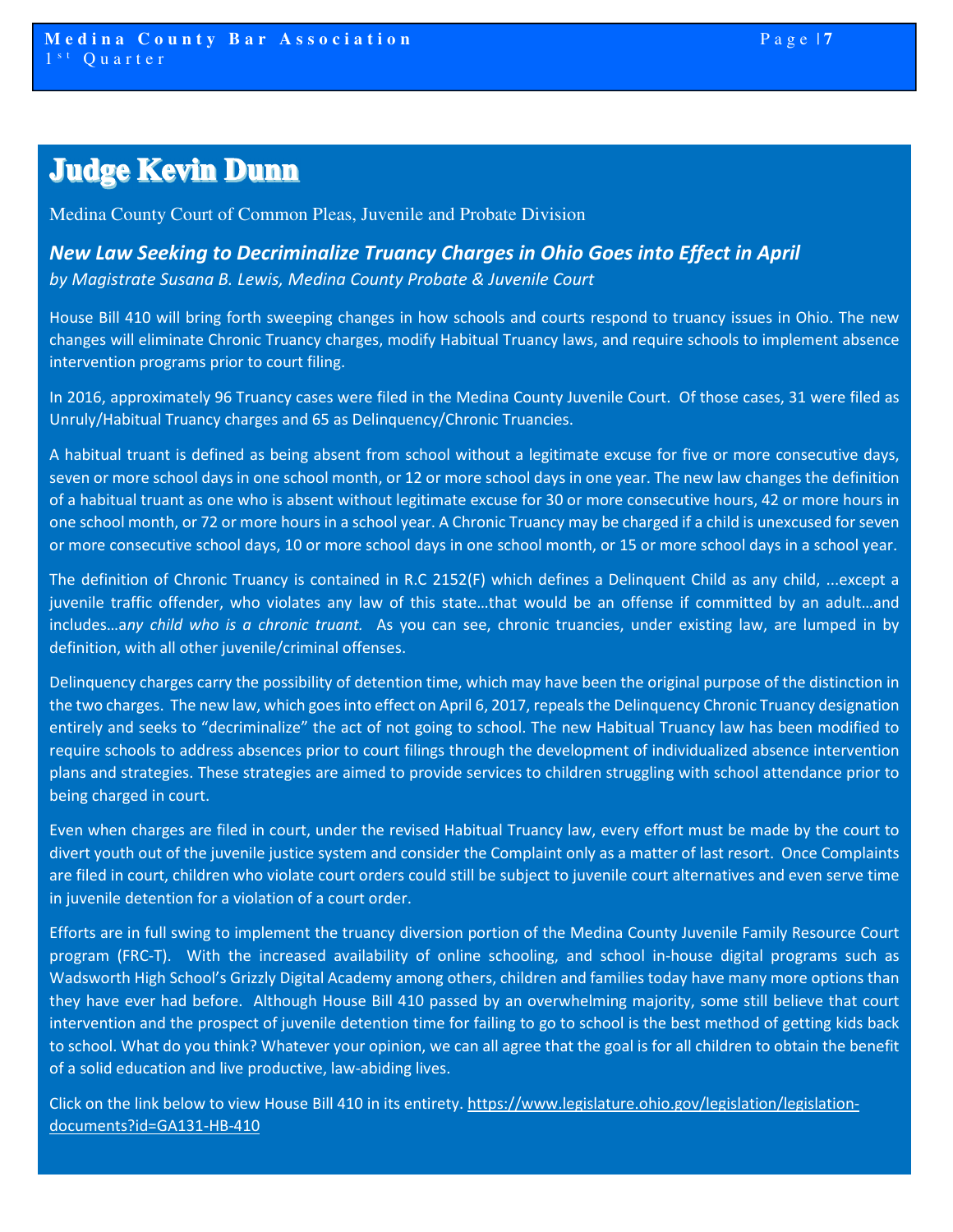



### **Judge Mary R. Kovack**

Medina County Court of Common Pleas, Domestic Relations Division

Dear Members of the Bar:

I recently received the following inquiry/suggestion from a member of the local bar: *I have noticed an increase of contempt motions being filed without affidavits. I checked the current local rules and an affidavit isn't required, but some area courts (e.g. Summit Rule 13, Cuyahoga Rule 20, Stark Rule 15.05, Lake County Rule 3.05) do have that requirement. [The Medina County Domestic Relations Court], Wayne County and Lorain County don't have an "affidavit rule" for contempt motions. Some practitioners I have talked to indicate that some courts put the added burden of sworn affidavits in the rules because of the potential loss of liberty. Others think it is used to weed out frivolous or harassing filings or even to provide ammunition for frivolous action/Rule 11 sanctions. Does [the Court] have any thoughts on this either way or has [the Judge] ever contemplated a rule change in that regard?* 

First, I would like to thank the member of the bar for submitting this inquiry/suggestion. I would also like to thank the Medina County Bar Association, the Members of the Bar, and the Attorneys practicing in the Medina County Domestic Relations Court for reading this column.

I have been working on revisions to the Local Rules for the Medina County Court of Common Pleas, Domestic Relations Division, and hope to publish for comment the amended Local Rules soon. I do not intend, however, to amend the Local Rules to include an "affidavit rule" for motions to show cause/motions for contempt.

As you know, many of the litigants who come through the Court are self-represented. If I were to amend the Local Rules and add an "affidavit rule", this would undoubtedly increase the burden on those self-represented litigants filling motions for contempt. While I am confident that members of the bar would adapt and comply with such a rule change, I do not believe that self-represented litigants would do the same. Accordingly, I do not wish to increase the burden on self-represented parties (or attorneys for that matter) filing motions for contempt.

In addition, because motions for contempt do carry the possibility of jail as a sanction, there are several procedural safeguards in place to ensure that the person's "loss of liberty" is the last resort. From my perspective, the alleged contemnor's due process rights are fully protected. Our Court stringently requires that *all* motions for contempt must be served on the alleged contemnor, pursuant to Civil Rules 4—4.6. After service is perfected, the alleged contemnor is entitled to a full hearing on the issue of contempt. At the hearing, the alleged contemnor has an opportunity to testify, an opportunity to call witnesses in his/her defense, and an opportunity to present a valid legal defense. The Court will not hold an alleged contemnor in contempt without giving him/her an opportunity to be heard and the matter put on the record. If the alleged contemnor is found in contempt, he/she will then have an opportunity to purge the contempt. Finally, the alleged contemnor is always entitled to have counsel represent him/her, and may be entitled to have counsel appointed to represent him/her in the contempt proceedings, so long as the person qualifies for court appointed counsel.

I also would note that Local Rule 4.03(A)—the rule regarding emergency *ex parte* motions/orders—does contain an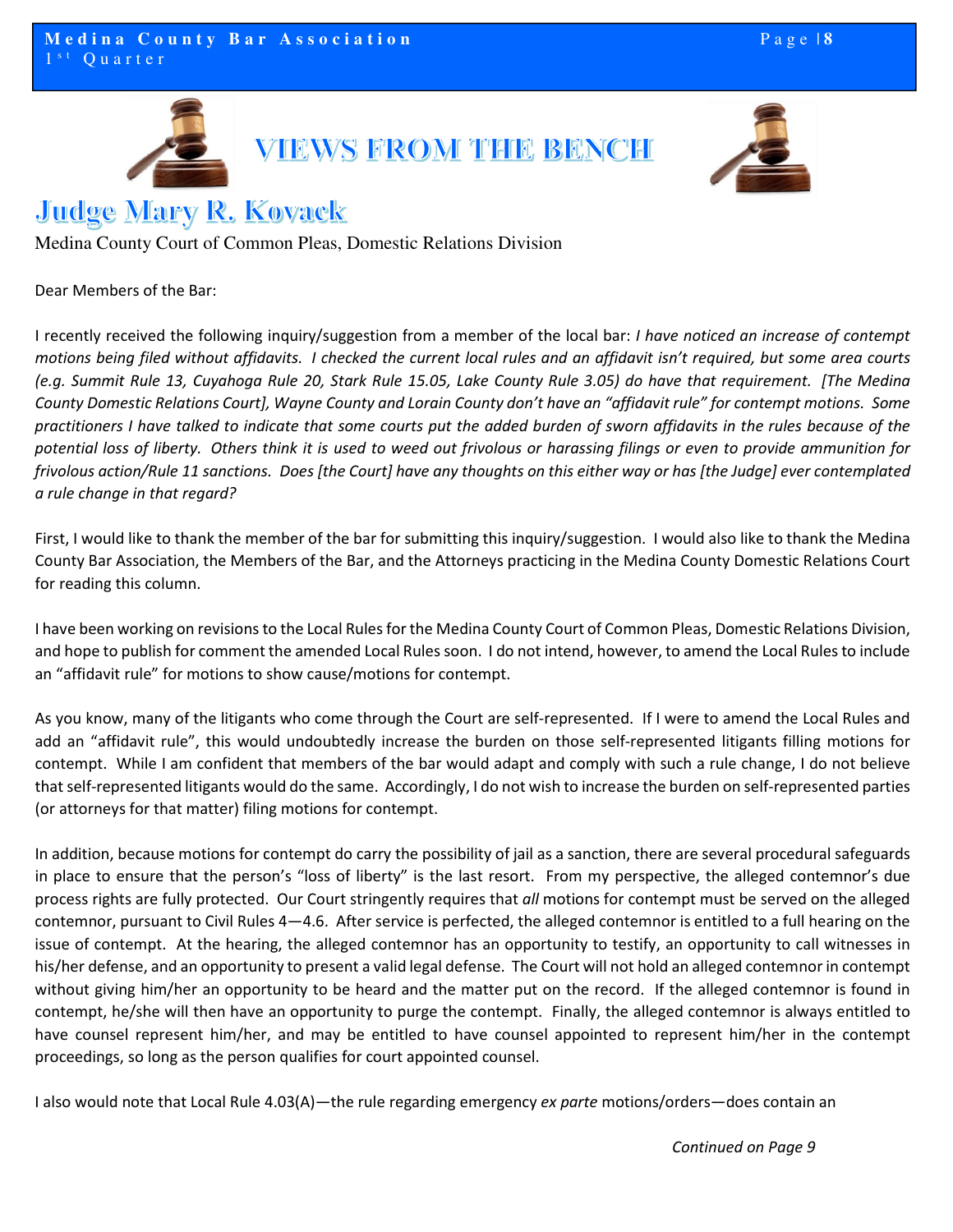



*Continued from Page 8, Judge Kovack* 

"affidavit rule". In these types of situations, I believe it is necessary and perfectly acceptable to require the party filing the emergency *ex parte* motion/order, whether represented by counsel or self-represented, to append an affidavit that states with particularity the grounds and the irreparable harm warranting an emergency *ex parte* order. Unlike motions for contempt, the party filing the emergency *ex parte* motion seeks to deprive another party of his/her due process rights. Hence, if a party wishes deprive someone of his/her due process rights, albeit temporarily and only until such time as the matter can be set for a full hearing, that party must append an affidavit in support.

For these reasons, I do not intend to amend the Local Rules to include an "affidavit rule" for motions to show cause/motions for contempt, but will retain the rule for emergency *ex parte* Motions.

I appreciate the inquiry/suggestion, and always welcome questions and input from members of the Bar.

# **Judge Dale H. Chase**

#### Medina Municipal Court

#### *OVI Law Changes*

Effective April 6, 2017, H.B. 388 modifies existing Ohio OVI law. The most far reaching change is to the OVI "lookback" periods. The current six-year lookback is increased to 10 years to determine OVI sentence enhancements. Increased mandatory misdemeanor sentences will now apply to second and third OVI offenses within 10 years. Similarly, having three or four prior OVI convictions within 10 years will become felony offenses.

H.B. 388 increases mandatory license suspensions. A first OVI within 10 years will require a 1-3 year suspension (instead of minimum 6 months as in current law). A second OVI within 10 years will have a 1-7 year suspension (now 1-5), and a third OVI within 10 years will carry a 2-12 year suspension (now 2-10).

H.B. 388 creates two classes of driving privileges: limited, as in current law, and unlimited with an ignition interlock device installed. H.B. 388 appears to require that mandatory OVI jail time be suspended pending successful completion (no interlock violations during the suspension period) when unlimited driving privileges are granted. The law mandates that the court retains jurisdiction over the offender for the entire length of the suspension and can impose the mandatory jail sentence even at the end of a suspension if there is an interlock violation. The law appears to permit this without imposition of a period of community control, which means offenders seeking unlimited privileges may place themselves under court supervision longer than the existing permitted length of community control for misdemeanor convictions. It appears that courts still retain discretion to grant either type of privilege.

H.B.388 removes the requirement that 2 in 10 OVI offenders display a restricted plate unless there was a "high tier" violation or a refusal to submit to a chemical test and a prior OVI within 20 years. Courts will be required to give specific notices to offenders with unlimited privileges outlining the consequences of interlock violations. The interlock manufacturer must inform the court of any violations.

H.B. 388 creates questions concerning application of the Modern Courts Amendment and Due Process and Equal Protection issues, particularly as it relates to judicial fact finding and sentencing discretion.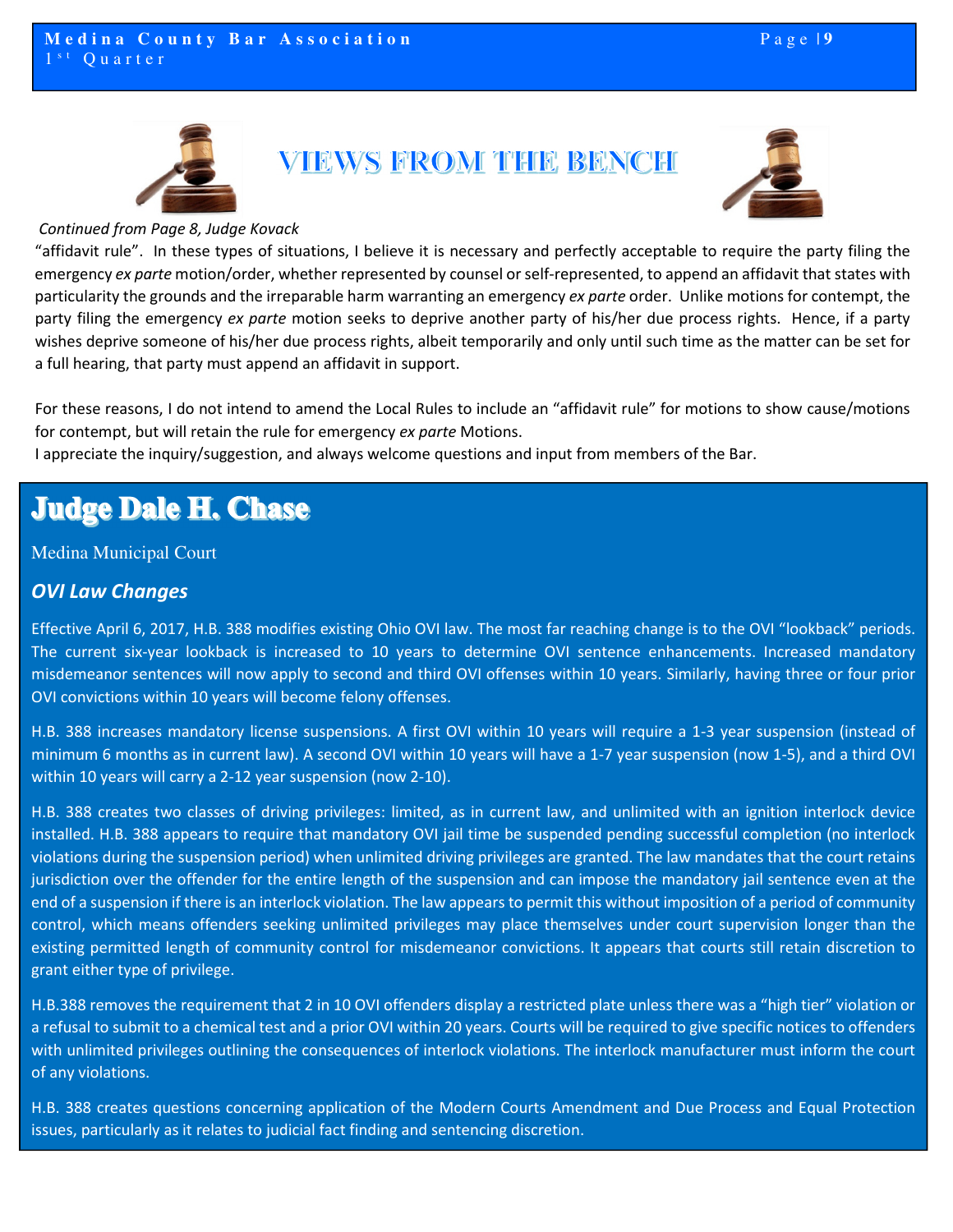

#### **Judge Stephen J. McIllyaine**

Wadsworth Municipal Court

#### *Upcoming Trends in Motions to Suppress*

In many OVI cases, especially where the individual tested above the per se limit, the best defense is a Motion to Suppress. The most common issues raised in a Motion to Suppress are whether or not there was reasonable, articular suspicion to stop the defendant, whether or not there was probable cause to arrest the defendant for operating a vehicle under the influence of alcohol and whether a Miranda Rights violation occurred. There is another issue that is gaining popularity and that's the subject matter of this article. That issue is whether or not the officer had reasonable, articular suspicion that the defendant was intoxicated to justify asking him to do field sobriety tests. This issue falls between a lawful stop and probable cause to arrest. Does an officer have a right to have anyone conduct field sobriety tests just because he stopped them?

The continued detention of a stopped motorist "may continue beyond [the normal] time frame when additional facts are encountered that give rise to a reasonable, articulable suspicion of criminal activity beyond that which prompted the initial stop." State v. Stephenson, 12th Dist. Warren No. CA2014-05-073, ¶19, quoting *State v. Batchili*, 113 Ohio St.3d 403, 2007-Ohio-2204. As stated in State v. Strope, 5<sup>th</sup> Dist. No. 08-CA-50, 2009-Ohio-3849, at ¶ 18 "It is well established that an officer may not request a motorist to perform field sobriety tests unless that request is independently justified by reasonable suspicion based upon articulable facts that the motorist is intoxicated." Requiring a driver to submit to field sobriety tests constitutes a seizure within the meaning of the Fourth Amendment. Courts have generally held that the intrusion on the driver's liberty resulting from a field sobriety test is minor, and the officer therefore need only have reasonable suspicion that the driver is under the influence of alcohol in order to conduct a field sobriety test. State v. Bright, 2010 Ohio 1111.

One of the leading cases in determining this issue is State v. Evans,127 Ohio App.3d 56. There, in a footnote, the Eleventh District noted several factors that a court should consider when reviewing the totality of the circumstances surrounding an officer's decision to administer field sobriety tests. State v. Coates, 4th Dist. Athens No. 01CA21, 2002-Ohio-2160, ¶ 37, *citing Evans, supra.*, 127 Ohio App.3d 56, fn 2. The Court indicated it based these eleven factors in its footnote on a survey of various appellate decisions. Although *Evans* was decided nearly twenty years ago, that use of these specific factors seems to have increased in recent years. *See State v. Hochstetler,* 9th Dist. Wayne No. 16AP0013, 2016-Ohio-8389, ¶ 12 [mentioning that no single one factor should be determinative of this issue]: Stare v. Spitler, 5<sup>th</sup> Dist. Stark No. 2014CA00157, 2015-Ohio-2286, ¶ 18.

In Evans supra, the court stated: once the officer has stopped the vehicle for some minor traffic offense and begins the process of obtaining the offender's license and registration, the officer may then proceed to investigate the detainee for driving under the influence if he or she has a reasonable suspicion that the detainee may be intoxicated based on specific and articulable facts, such as where there are clear symptoms that the detainee is intoxicated." Based upon cases it had surveyed, Evans provided a list of the following factors: "…(1) the time and day of the stop (Friday or Saturday night as opposed to, e.g., Tuesday morning); (2) the location of the stop (whether near establishments selling alcohol); (3) any indicia of erratic driving before the stop that may indicate a lack of coordination (speeding, weaving, unusual braking, etc.); (4) whether there is a cognizable report that the driver may be intoxicated; (5) the condition of the suspect's eyes (bloodshot, glassy glazed, etc.); (6) impairments of the suspect's ability to speak (slurred speech, overly deliberate speech, etc.); (7) the odor of alcohol coming from the interior of the car, or, more significantly, on the suspect's person or breath; (8) the intensity of that odor, as described by the officer ("very strong", "strong," "moderate," "slight," etc.) (9) the suspect's demeanor (belligerent, uncooperative, etc.); (10) any actions by the suspect after the stop that might indicate a lack of coordination (dropping keys, falling over, fumbling for a wallet,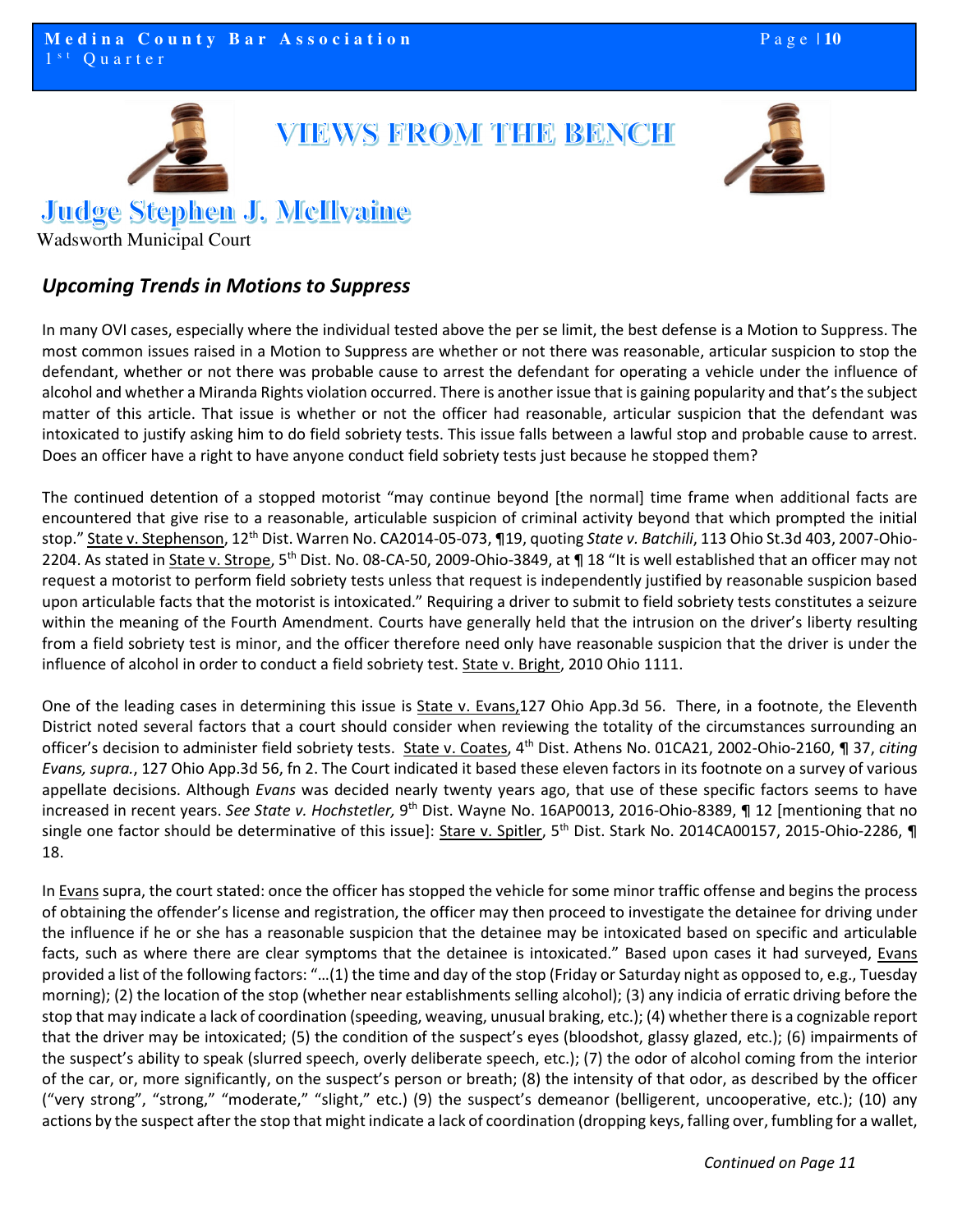#### *Continued from Page 10*

etc.); and (11) the suspect's admission of alcohol consumption, the number of drinks had, and the amount of time in which they were consumed, if given. All of these factors, together with the officer's previous experience in dealing with drunken drivers, may be taken into account by a reviewing court in determining whether the officer acted reasonably. No single factor is determinative," Id.

In the Wadsworth Municipal Court, we have been addressing this issue and applying the Evans factors since 2015. Over that time period, defense attorneys have cited cases that show that there was not sufficient evidence to ask clients to take field sobriety tests. The common thread in those cases would be that while some factors were present, each case felt that there were not sufficient to form reasonable, articular suspicion that the defendant was under the influence of alcohol. Reasonable suspicion is something more than inchoate or unparticularized suspicion or hunch, but less than a level of suspicion for probable cause. When I have these types of cases, I will analyze the reasonableness based on the totality of the circumstances viewed through the eyes of a reasonable and prudent police officer on the scene.

In State v. Reed, 7<sup>th</sup> Dist. Court of Appeals, 2006-Ohio-7075, the court indicated the smell of alcohol and glassy eyes, without more is not sufficient to conduct field sobriety tests. However, the additional element of erratic driving or specifically a "strong" odor of alcohol seems to tip the scale in favor of allowing the test. State v. Downing, 2<sup>nd</sup> Dist. 2002-Ohio-1302. In State of Ohio/Village of Whitehouse v. Stricklin, 2012-Ohio-1877, the court held that a traffic violation of a de minimis nature combined with a slight odor of an alcoholic beverage, and an admission of having consumed "a couple of" beers are not sufficient to support a reasonable suspicion of operating a vehicle under the influence of alcohol. In contrast, an officer's observation that the defendant has very red and glassy eyes, a strong odor of alcohol on his breath and slurred speech is sufficient to warrant standard field tests. State v. Castle, 2007 Ohio 5165.

In the Wadsworth Municipal Court, I agree with the cases that find that there is no justification for conducting field sobriety tests based merely on slight odor of alcohol, red glassy eyes late at night and an admission from defendant he has consumed alcohol. The odor of alcohol alone cannot justify conducting field sobriety tests. The arresting officer must be able to point to reasonable and articular suspicions giving rise to believe the defendant was intoxicated. I personally find the eleven factors set forth in the Evans case to be useful.

In addition to the Evans case, law enforcement also uses non-scientific divided attention tests. The most common would be reciting the alphabet starting with a certain letter and ending with a certain letter, and counting backwards starting with a specific number and ending with a specific number. These tests results are also utilized by law enforcement to give them reasonable, articular suspicion the defendant is intoxicated in order to conduct field sobriety tests. In the Wadsworth Municipal Court, I do accept these non-scientific divided attention tests as useful tools.

When preparing your arguments for your Motion to Suppress, if there is an **Evans** issue, please remember and apply the eleven factors… because I will.



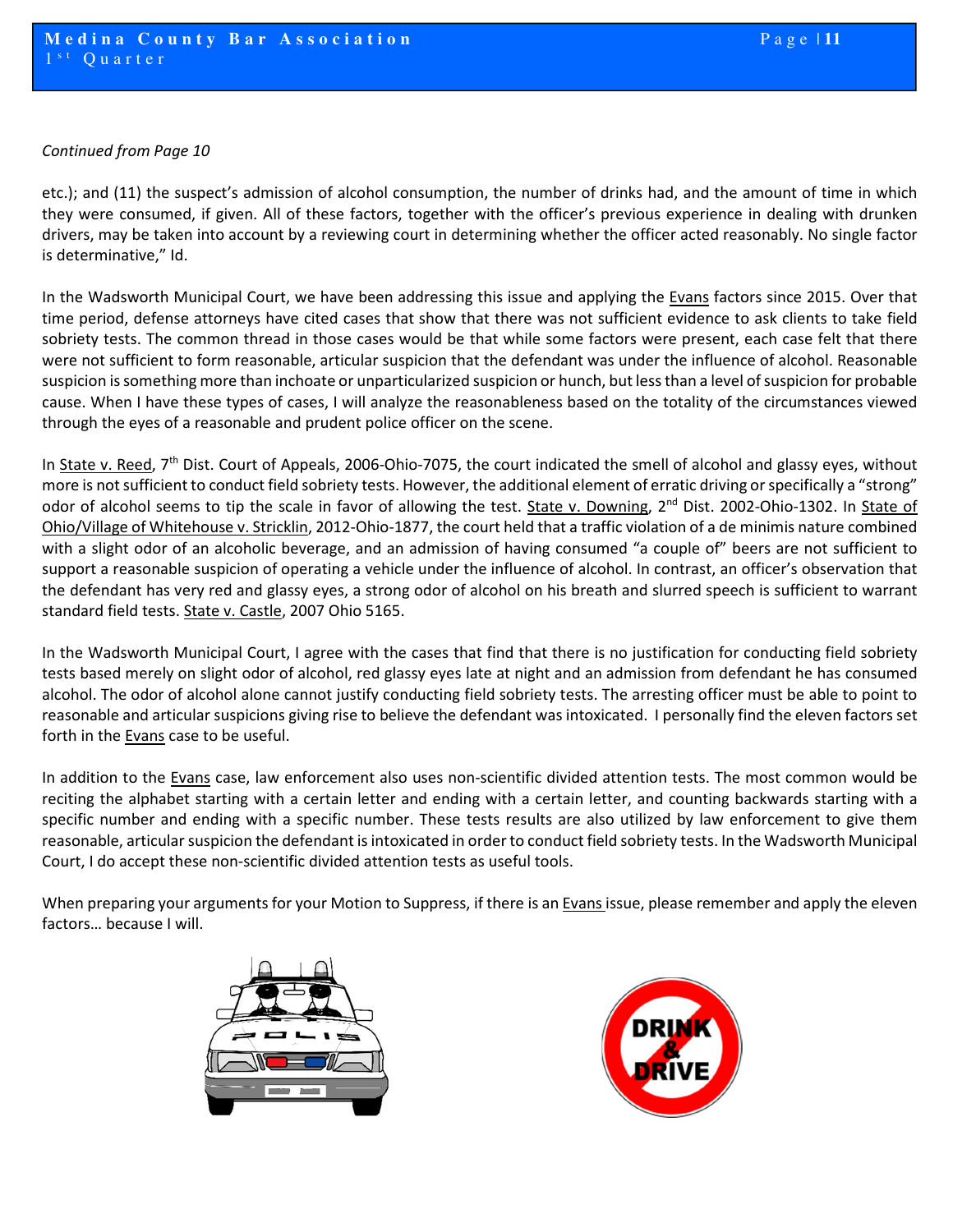# The MCBA Giving Back to the Community with the Bankers v. **Barristers Red Cross Blood Drive**

The Medina County Bar Association will once again be sponsoring the Bankers vs. Barristers Donor Appreciation blood drive on **June 14, 2017**. The short amount of time it takes to donate can mean a lifetime to a patient with a serious medical condition. Your help and participation is essential to make this event a success.

Below is the calendar for this year's events: **Medina** – Garfield Elementary School: 7:00am to 6:30pm **Brunswick** – First Christian Church: 9:00am to 3:00pm **Wadsworth** – Wadsworth City Hall: 10:00am to 3:00pm

For the first time, individual and corporate sponsorships are available. In addition, your logo themed items can be included in donor incentive bags. For more information regarding this program, contact Jill Trupo, Medina County Red Cross Blood Services Account Manager at 440-732-1760 or jill.trupo@redcross.org

To schedule an appointment, go to www.redcrossblood.org or call 1-800-RED-CROSS.

# NEW LAWYER'S COMMITTEE: BRADLEY PROUDFOOT, CHAIR

When I first began contemplating what the New Lawyer's Committee could contribute to the quarterly newsletter, it became abundantly clear to me that there should be an interview between a new attorney and a more experienced member of the bar. I felt the best way for this to be accomplished was for the interviewer to look outside of the box and interview an attorney who they didn't know, who wasn't part of their firm, and with whom they hadn't worked.

It didn't take me long to decide who to interview. I had met Robert "Bob" Bux not long after I began practicing in Medina County, but I never had the chance to really get to know him. If you look past the biographical information … Wadsworth High School graduate; former mechanical engineer; University of Cincinnati Law School; Martindale-Hubbell Peer Review Rating AV Preeminent; and Specialist in Estate Planning, Trust, and Probate Law as recognized by the Ohio State Bar Association … there is so much more to Bob Bux. As I spoke to him and asked questions, I realized that he is such a multifaceted human being. He showed this incredible concern and love for our profession that was truly inspiring. He continually navigated the conversation back to the good of the profession and the good of our bar association.

I knew from my research that Bob was at one time a mechanical engineer. When asked how the transition came about he responded, "I was a mechanical engineer for three years. At one point, I was working with the company's lawyers. I was really intrigued by what they did. I thought I am young, single, and not in debt, so I should pursue this dream." Bob then enrolled in the University of Cincinnati and actually graduated in two and one half years. During his time in law school, he interned at a firm in Dayton, and then during his second year of law school he began interning at the Williams & Batchelder firm in Medina.

As Bob tells the story of landing the internship, "I was leaving for winter break when I met Bill Young (now a partner at the Williams and Batchelder firm) in the parking lot. Bill asked what I was going to do, and I said I would probably just go back to the firm in Dayton. Bill suggested that I talk to the Batchelder firm because they had an open office." As our conversation progressed I learned that the open office became Bob's office as a law school student and then for many years after as an